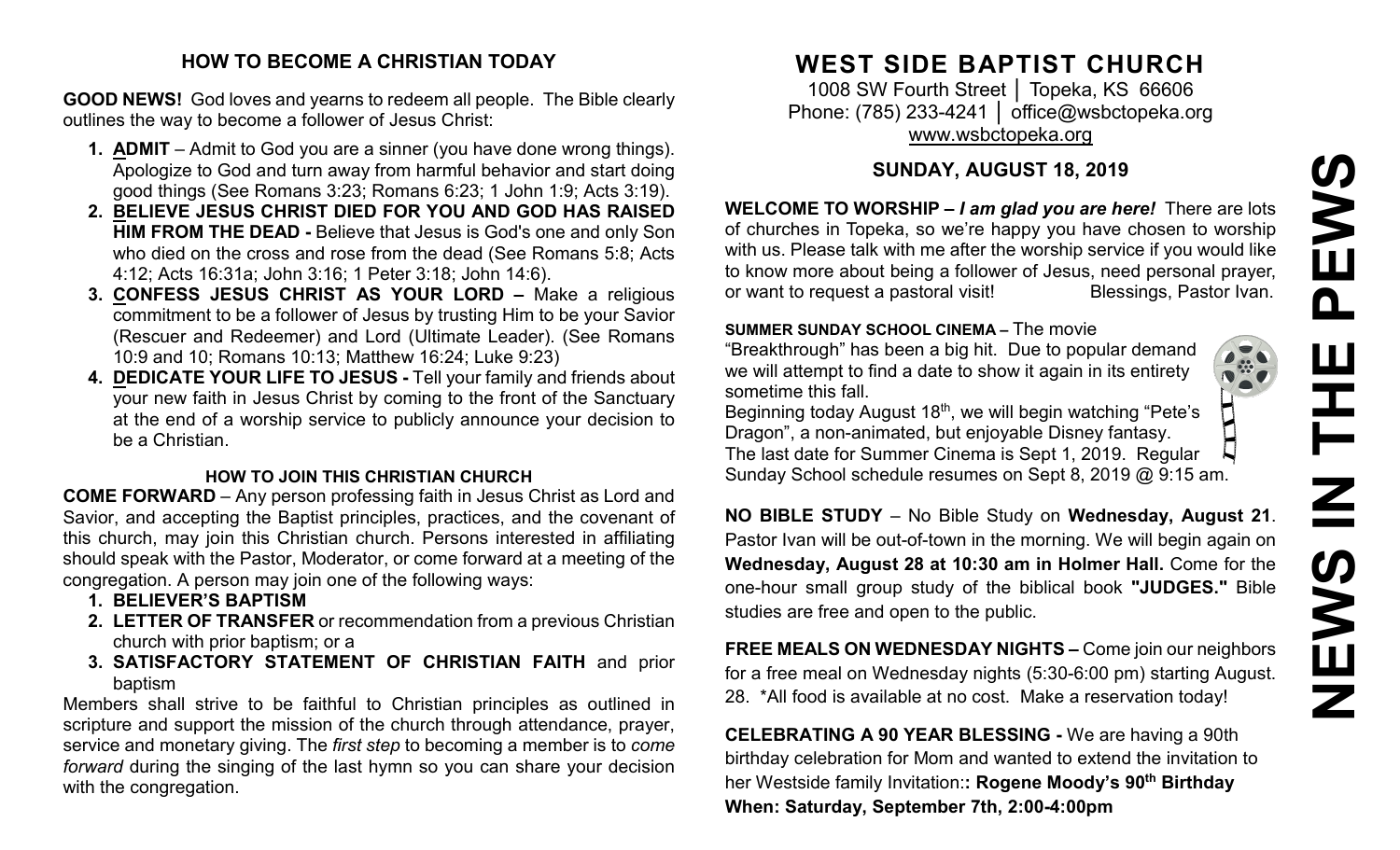### **Where: Homestead of Topeka 5820 SW Drury Ln Topeka, KS 66604**

Who: Anyone who loves Mrs. Moody, Rogene, Mom, RoRo

If you are unable to attend, we invite you to send a card to her at the above address. She loves getting cards. We also invite you to share this invitation. Correspondence systems have changed so much, and we want to be sure those who love her know about this. Love, Janine, Chris, and Erin

#### **CHILDRENS ACTIVITY BAGS AND BULLETINS – We are glad to have**

**children in worship!** Activity bags filled with coloring pages, crayons, and other items are available for preschool and elementary-aged children near the sanctuary door. **Enjoy the kits and children's bulletins**. Please take home your artwork. Place the packets on the front pew after the worship service so we can restock them.



**FINANCIAL GIVING** – Thank you for the generous support of the work of God in and through West Side Baptist Church. Donations report:

|                               |    | 08-04-2019 |    | Y-T-D        |
|-------------------------------|----|------------|----|--------------|
| <b>General Fund</b>           |    | \$2,320.00 |    | \$128,697.93 |
| <b>Building Main</b>          | \$ | 465.00     | \$ | 4,511.00     |
| <b>Sunday School</b>          | \$ |            |    | 325.38       |
| <b>America For Christ</b>     | \$ |            | \$ | 1,542.00     |
| <b>Baby Closet</b>            |    |            | \$ | 50.00        |
| Fellowship/Benevolence \$     |    | 56.00      | \$ | 1,444.97     |
| One Great Hour of Sharing\$   |    | 80.00      | \$ | 2,145.93     |
| <b>Vacation Bible School</b>  | \$ |            | \$ | 124.80       |
| <b>World Mission Offering</b> | \$ |            |    | 115.00       |
| <b>Youth Fund Income</b>      | S  |            | \$ | 3,290.72     |
| <b>School Supplies</b>        |    | 5.00       | S  | 270.00       |
| <b>ABW</b>                    |    | 440.00     |    | 545.00       |

Bill Merrifield, Stewardship Secretary, mailed quarterly giving statements. See him with any questions or to request giving envelopes.



**WWW KIDS BIBLE CLUB -** Come join our Safari Stampede on August 28, 2019 as we begin another year of adventure at **W**onderful **W**est Side **W**ednesdays (WWW) Bible Club! Supper will be served at **5:30 pm**. Come on in and register between 4:30 -5:30 pm. Forms for registration will be available that night at the door or you may request those ahead of time by calling the church office. That evening there

will be Rotation Stations of Games, Craft-a-Snack, a Bible Story Drama, and, of course, Singing! We will finish the evening at our regular time of **7:00 pm**. Classes will begin the following week on Sept  $4<sup>th</sup>$  for Kindergarten – Adults. Van rides to and from the church are available. Please call the church office (785 233-4241) to arrange a ride or for more information. We want to see you there!!

#### **WORSHIP LEADERS:**

**Acolytes (August) –** Jessamine Greuter and Aaron Poe

**Communion Servers (August) –** Pat Carreno, Steve May, Jan Mansfield, and Don Johnson

**Evangelism Counselor -**

**Scripture Readers –** Jan Mauck

- **Technology –** Harry Carpenter, Tom Mansfield, Brice Smith, and Bruno Sprenks
- **Ushers (August)**  Mark Arnold, Don Johnson, Steve May, Clarence Payne, and John Swain

## **PERSPECTIVES CLASS – FALL 2019:** 15

WEEK MISSION EDUCATION CLASS: Experience 15 powerful lessons that have equipped thousands of everyday believers with



greater vision, hope, and passion. In Perspectives, scripture, history, culture, and strategy converge to reveal the unfolding of God's redemptive purposes. He is on a mission to bless the peoples of the earth, and you're invited to join him! **Sundays 6:00-9:00 PM (August 18 - December 8, 2019) at Bethel Baptist Church**, 4011 N. Kansas Ave., Topeka, KS 66617. COST: \$250.00. Contact: Donovan Krehbiel at (620) 899-4807 or perspectivesks@gmail.com or email: info@perspectives.org to learn more.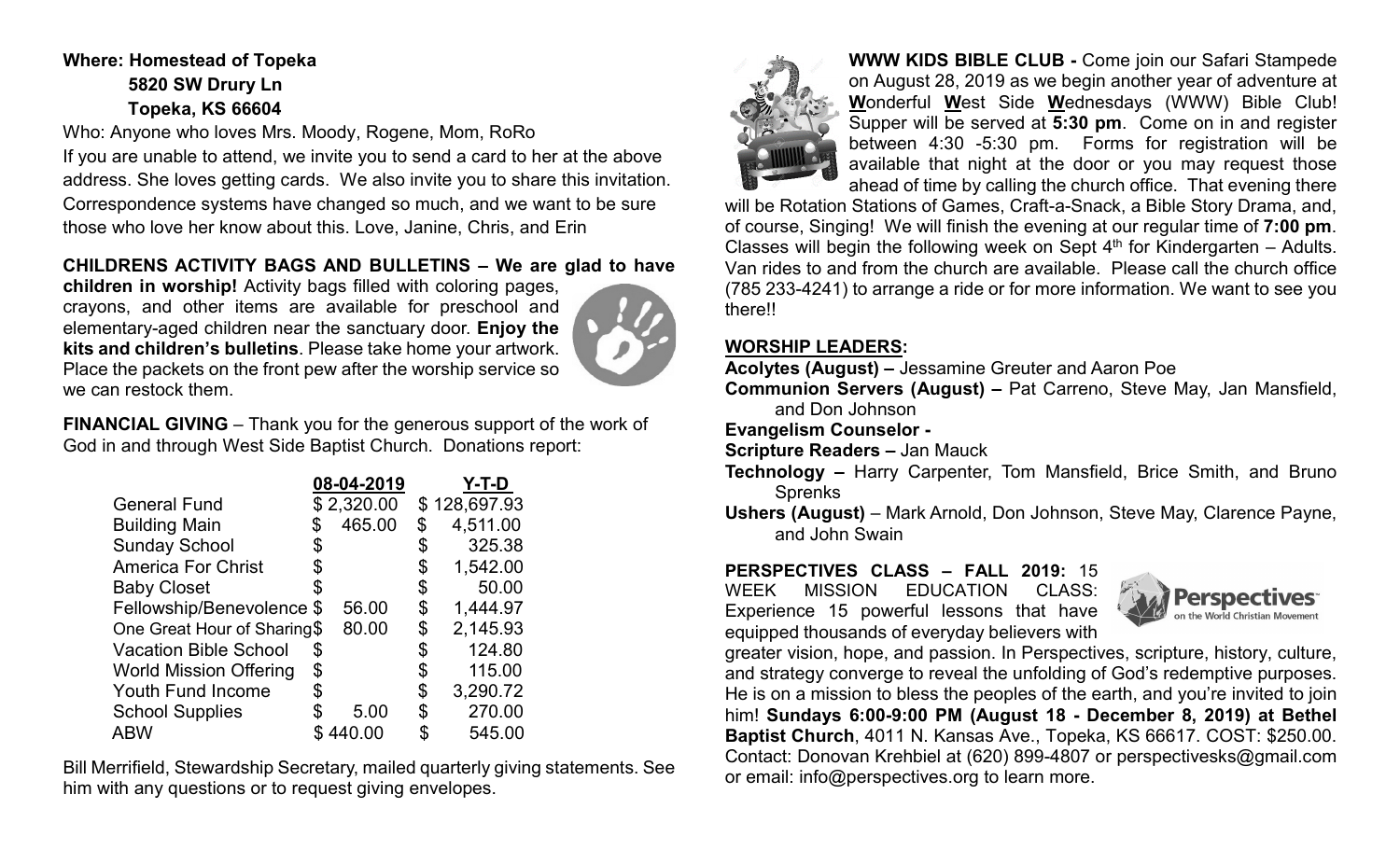#### **WEEKLY CALENDAR**

#### **SUNDAY, AUGUST 18**

| $9:00 \text{ am}$ | SS Cinema Movie ("Pete's Dragon") (FH) |
|-------------------|----------------------------------------|
| $10:30$ am        | Worship Service (S)                    |
| $2:00 \text{ pm}$ | Mission Meeting (HH)                   |

#### **MONDAY, AUGUST 19**

9:00 -11:00 am Baby Closet Ministry

#### **TUESDAY, AUGUST 20**

| 5:30 pm | <b>Christian Ed Meeting (HH)</b> |
|---------|----------------------------------|
| 6:00 pm | Men's Chorus (FH)                |

#### **WEDNESDAY, AUGUST 21**

| $10:30$ am        | Bible Study – Book of Judges (HH)  |
|-------------------|------------------------------------|
| $3:30 - 5:30$ pm  | Fruit & Vegetable Food Pantry (FH) |
| $5:00 - 7:00$ pm  | <b>Baby Closet Ministry</b>        |
| $5:30 - 7:00$ pm  | No Supper or WWW until September   |
| $7:00 \text{ pm}$ | No Choir Practice (S)              |
|                   |                                    |

#### **THURSDAY, AUGUST 22**

1:00 - 3:00 pm Baby Closet

**FRIDAY, AUGUST 23 PASTOR'S DAY OFF**

#### **SATURDAY, AUGUST 24**

1:00 pm Worship Team Practice

#### **SUNDAY, AUGUST 25**

9:00 am SS Cinema Movie (Pete's Dragon) (FH) 10:30 am Worship Service (S)

#### **IN OUR THOUGHTS AND PRAYERS**

Annie Morris – Health concerns (Don and Molly's granddaughter-in-law) Ella – Health concern (Don and Molly's great-granddaughter) Kim – Health concerns (Nancy Ohse's friend) Mark Arnold – Health concerns Al & Bradley Carpenter – Health concerns Harry and Pat Carpenter – Health concerns Wayne Cottril – Health concerns Valerie Davis - Health concerns (Bev McCurdy's friend) Fran Seymour-Hunter – Health concerns Charles Key – Health concerns (cancer) (Nelda Janway's brother) Nancy May – Health concerns Bill and Marie Merrifield – Health concerns Don and Molly Morris – Health concerns Sandra Parnell – Health concerns (Marianne Spano's friend) Becky and Terry Poe – Health concerns Sage Poe – Coffeyville Community College Carolyn Roach – Health concerns (Nelda Janway's sister) Keith Springer – Health concerns (Marianne Spano's brother) Larry Springer – Health concerns (Marianne Spano's brother) Melissa Weikel – Health concerns (Nancy and Wayne Cottril's daughter) Lola Zab - Health concerns (Marianne Spano's sister) Victims and perpetrators of human trafficking (sexual slavery) Topeka Rescue Mission – Financial Help Ward Meade Neighborhood El Paso & Ohio Shootings **HOMEBOUND & CARE FACILITIES:**  \*Etta Landis –Capital Ridge \*June Cunningham – Brewster Place \* \* Renea May \*Shirley & Larry Dell \*Rogene Moody  $*$ Ken Paslay – Brookdale \*Gerald Haney – \*Theo Penny \*Russ Hunter – \*Edward Perkins \*Mary Lou Johnson – Aldersgate \*Juanita Plankinton \*Alice Kieffer \*Hazel Smith-Tindall – Ottawa